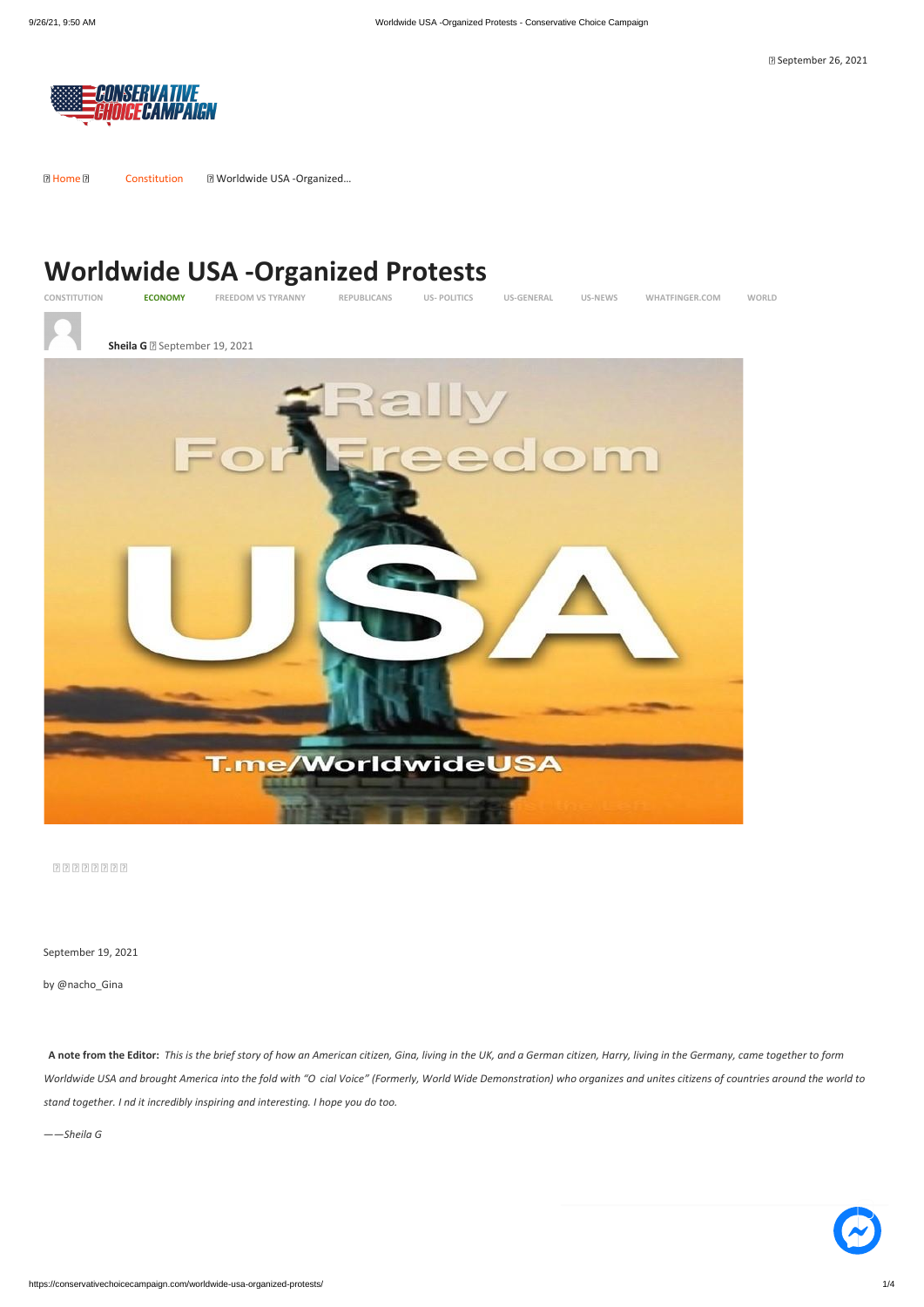**So, where shall I begin? Was it during our rst lockdown in the UK, when good and decent law-abiding citizens were told not to leave their homes, and Antifa, along with BLM, decided to vandalize London, tear down statues and attack innocent victims? Was it when I saw a picture in the news of a dead bat oating in a bowl of soup or the doctor who had been censored for posting a video warning to others about the dangers of mRNA vaccines or the boatloads of migrants who were being imported into England and put up in lofty hotel accommodations that were vacant because the rest of us were "staying home to save lives"?**

**What is it that made me ip my lid? Perhaps it was seeing St. Patrick's Cathedral in NYC get gra tied, and the city that I hold in my heart get destroyed. Whatever it was, it's been building up. Before even all of this, the country that I love was being chipped away, bit by bit, with ideologies and a victims culture that no one could seem to battle against if they couldn't recognize it for what it was…good old fashioned Marxism.**

**I'm an American who happens to live in England. I respect the people, their values, history, and tradition. I'm also a big fan of Winston Churchill and went out on a protest two summers ago with veterans to protect his statue. Some of them shamed the police for kneeling to BLM and not performing their duties. I went on more anti-lockdown protests, and people were beaten by both BLM and the police. Winter came around again, and so did the government restrictions. Christmas was canceled.**

**I was searching for anything to happen that would make a difference or change things, and it wasn't until February where I found a strange invitation to Telegram and join in on a freedom protest. It happened in March and was the most massive gathering of people I've ever witnessed in my life. Young people, old people, people with their kids, hippies, people who are not hippies (like me), all different colors, creeds, you name it, they were there ooding the streets. The Telegram group was initially called World Wide Demonstration and was quickly renamed O cial Voice, and I've been with them since.** 

**Through this, I met Harry. He had a channel called "Share Facts" that organized all protest groups according to country across the globe. What was missing? The USA.** 

**I asked him why and although he didn't know, he had the skills to build it. We reached out to World Wide Demonstrations to support our idea, and they didn't answer. After numerous attempts, we built it independently. We also reached out with US groups registered with them, and they called us "imposters" they told us to hand it over because we weren't "o cial". After establishing 50 state groups within a few months, I sent Sunny (a German girl who makes yers with her sister and their Turkish boyfriend) a request for WWD registration of 18 US rallies. No response. So we continued to run independently. Then came Carolina Rodriguez Galvan, aka "Carolina Bonita", our most trusted admin. She brought in America's Frontline Doctors, and they quickly disappeared because, according to her, someone had a pornographer boyfriend. She said she had a legal team, a security team a media team, and nothing came to fruition except for absolute chaos. She broke up our groups and lured admins with empty promises and an absurd idea that they could pro t from merchandising together.**

**Harry and I were attacked by Joe Olson, who accused us of being a liated with Antifa, the Children's Health Defence, who published an article stating that we were inciting violence, and all sorts of so-called "patriotic freedom ghters" throwing ridiculous terms around like "agent provocateurs". Does anyone even know what that means in this day and age? It sounds like something a seven-year old would pretend to be while writing spy messages with invisible ink.**

**Harry is German, and no, he is not "controlled opposition", he's a grown man who understands history and what lead up to the war in his country.**

**I grew up with a father who is a Vietnam Vet. From a young age, He taught me what it means to be free, what it means to work, what it means to have family and God in my life, and what the difference is between what is right and what is wrong.** 

**Despite all the negativity, we have also been blessed with terri c state leaders who plan rallies, connect citizens and motivate their members to stand up for themselves. The leaders are from places like Oregon, South Carolina, Tennessee, Kentucky, Louisiana, Nevada, Nebraska, Alaska, Idaho, Michigan, New York, New Jersey, Connecticut, and Montana, just to name a few. If I could y around to each of these states just to hug those guys and say "Thank you" in person, I would.** 

**Hopefully, it's not too late for America. Sometimes I wonder if the masses have just grown fat, happy, ignorant, and anesthetized by popular culture. As long as they have Walmart, Netix, and Amazon Prime, it seems for them, the world is ne. Did we not grow up in the same America together? The country has declined so drastically, it's almost unrecognizable now. Remember comedy? What happened to it? Where have all the beautiful women gone and those brave and rugged men who would come to their rescue in the nick of time? What happened to our work ethic, ambition, and achievement based on merit? Why is it now all of society's problems if someone cannot determine their own gender? Sadly, the list goes on and on.** 

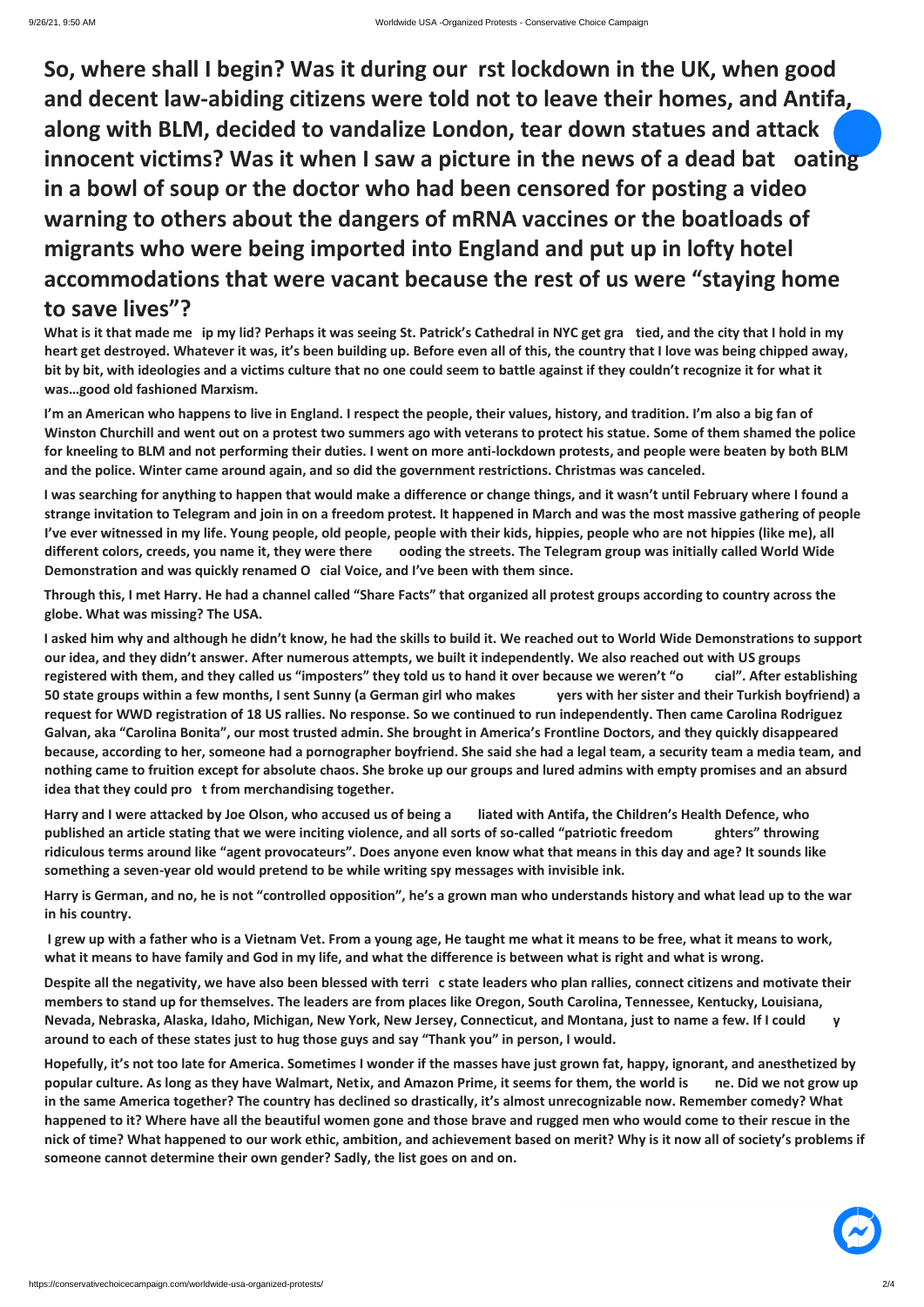**It's not only covid madness that inspired us to create WorldwideUSA; it's the web of problems everyone is facing with a plandemic that seems to be the hub.** 

## Here are the links to WorldwideUSA. Dates are coming very soon for the future. Please and your **state and join. America needs you.**

**We did not do this for our bene t, and there is nothing personal to be gained. We do not have political a liations; we do not collect email addresses or personal information from our members or admins. There is no money being collected or exchanged. The only intention behind WorldwideUSA is to allow American citizens to quickly nd the state in which they live, connect with other patriots on a local level, rise together and reclaim their freedom from the powers that be. Unfortunately, some state groups have had to be rebuilt, but that's alright. The only way to move is forward.** 

| US STATES<br>WorldwideUSA . Rallies 9.18 .<br>Alabama |
|-------------------------------------------------------|
| Alaska                                                |
| <b>Arkansas</b>                                       |
| CA Sonora                                             |
| Connecticut                                           |
| <b>Delaware</b>                                       |
| Hawaii                                                |
| Idaho                                                 |
| Illinois                                              |
| Indiana                                               |
| lowa                                                  |
| <b>Kansas</b>                                         |
| Kentucky                                              |
| Louisiana                                             |
| Maine                                                 |
| Maryland                                              |
| Massachusetts                                         |
| Michigan                                              |
| Minnesota                                             |
| Mississippi                                           |
| Missouri                                              |

| Montana              |  |
|----------------------|--|
| Nebraska             |  |
| Nevada               |  |
| <b>New Hampshire</b> |  |
| <b>New Jersey</b>    |  |
|                      |  |
|                      |  |